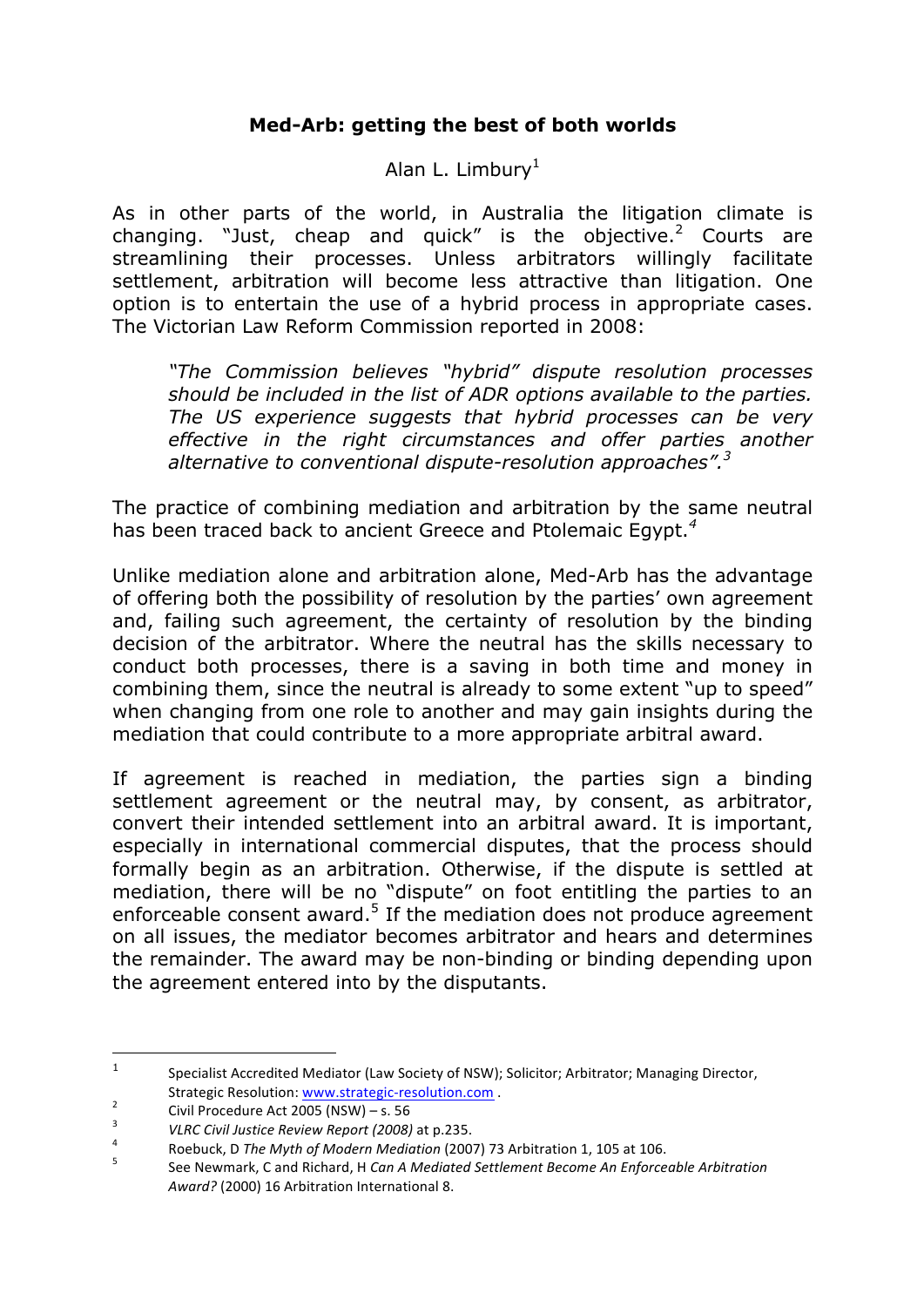Variants include Non-Binding Med-Arb (rarely used because there is no certainty of resolving the dispute); Med-Arb Show Cause, in which a tentative award is made to give the parties an opportunity to show cause as to why the dispute should not be so resolved; and MEDALOA (Mediation and Last-Offer [aka Baseball] Arbitration) in which the arbitrator does not reach an independent decision on the merits but instead must choose between the parties' final offers.

Apart from relative speed and economy, Med-Arb ensures certainty that, either by agreement or by award, the dispute will be resolved. The parties are at liberty to put a time limit on that in their Med-Arb agreement. If they use only mediation, they run the risk of not settling all the issues in dispute. If they use only arbitration, they know that all the issues will be resolved but they deprive themselves of the creative options their own negotiated solution might provide.

The potential to save time and money for disputants needs to be weighed against several concerns about Med-Arb, mainly in common law countries, to the effect that linking mediation and arbitration in the same third party neutral threatens to distort both aspects of the process, inhibiting disputants' bargaining creativity and forthrightness, tainting the Med-Arb practitioner's interventions, and threatening the validity and enforceability of the arbitral award.

Arbitral awards may be set aside by the courts and an arbitrator may be removed for misconduct (which includes *inter alia* partiality, bias and a breach of the rules of natural justice *aka* procedural fairness).<sup>6</sup> In international commercial arbitration, awards may be set aside by the courts in the country in which the arbitration takes place and enforcement may be refused wherever the award was made if, among other things, the arbitral procedure was not in accord with the agreement of the parties or, failing such agreement, was not in accordance with the law of the country where the arbitration took place;<sup>7</sup> or if the recognition or enforcement of the award would be contrary to the public policy of that country.<sup>8</sup>

One concern about Med-Arb is that disputants may be inhibited in their discussions with the mediator if they know the mediator might act as arbitrator in the same dispute. They may be unwilling to reveal their underlying needs and interests and this could hamper the mediator's ability to find common ground. They may be unwilling to reveal their "bottom line" if they think that might appear in any subsequent award. $9$ 

 $6\overline{6}$ For discussion of the term 'misconduct' see e.g. *London Export Corp. Limited v. Jubilee Coffee* 

*Roasting Co. Limited* [1958] 1 WLR 27 and *Sea Containers Ltd. v. ICI Pty. Ltd.* [2002] NSWCA 84.<br>UNCITRAL Model Law, Articles 34(2)(a)(iii) and 36(a)(iv) and New York Convention,Article

V(1)(d).<br><sup>8</sup> New York Convention, Article V(2)(b).<br><sup>9</sup> Redfern & Hunter *Law and Practice of International Commercial Arbitration* 4<sup>th</sup> Ed.1-82.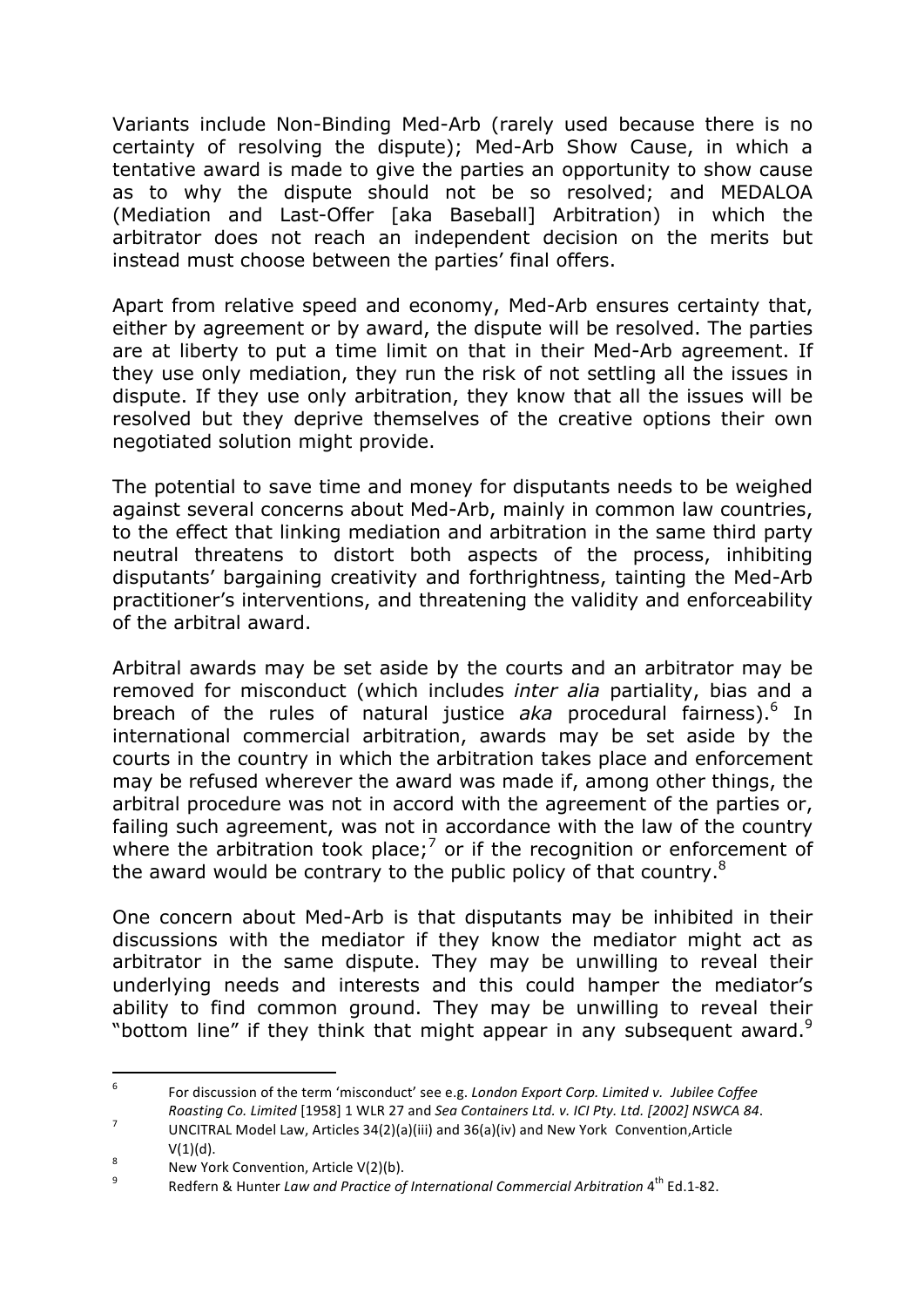However, even in straightforward mediation, disputants are only as forthcoming with the mediator as they think appropriate. Where the nature of the dispute is susceptible to a "win-win" solution, there may be no need to discuss, in the mediation phase, who is right and who is wrong nor what the "bottom line" is.

Another concern is that it is easier to let a third party sort things out rather than engage in the hard work of dialogue, disclosure and compromise. Accordingly, presenting disputants with arbitration as an end-point might lead them to treat the mediation phase as a mere prelude to arbitration, thereby rendering more likely the failure of the mediation and an arbitrated result all the more inevitable. Research into Med-Arb may be needed to see whether fewer settlements occur in the mediation phase.

Also of concern is that, in the context of Med-Arb, suggestions by the mediator may be taken as an implied threat to make an adverse decision as arbitrator if the party is perceived as unreasonable during the mediation. The mediator should therefore be careful to avoid making suggestions and appearing to exert pressure on a party to proffer or accept a particular settlement. Adopting a facilitative – as opposed to evaluative - stance in mediation should alleviate this concern.

Other concerns focus on the requirements of procedural fairness in proceedings which culminate in binding decisions imposed by judges and arbitrators. Unlike mediation, where disputants retain decisional autonomy, disputants accord to judges and arbitrators the power to determine the outcome of their disputes, while retaining certain procedural rights, including the right to be heard, to know the case they have to meet and to be judged by an unbiased, impartial decision-maker.

Allowing an arbitrator to receive private representations during the mediation phase creates an appearance of bias and may actually bias the arbitrator when determining the dispute.<sup>10</sup> However, in Australia an objection on that ground may be waived. In the South Australian *Duke*  Group case,<sup>11</sup> in which a judge disqualified himself from hearing a case, where he had mediated between officers of the parties some years before being appointed to the bench, the following relevant principles were enunciated:

*"It would be inconsistent with basic notions of fairness that a judge should take into account, or even receive, secret or private representations on behalf of a party or from a stranger with reference to a case which he has to decide".<sup>12</sup>*

<sup>10</sup> 10 *The Duke Group Ltd (In Liq.)* v. Alamain Investments Ltd & Ors, [2003] SASC 272.<br>
11 **Ibid.** *Re JRL; Ex parte CJL* (1986) 161 CLR 342 at 350 per Mason J.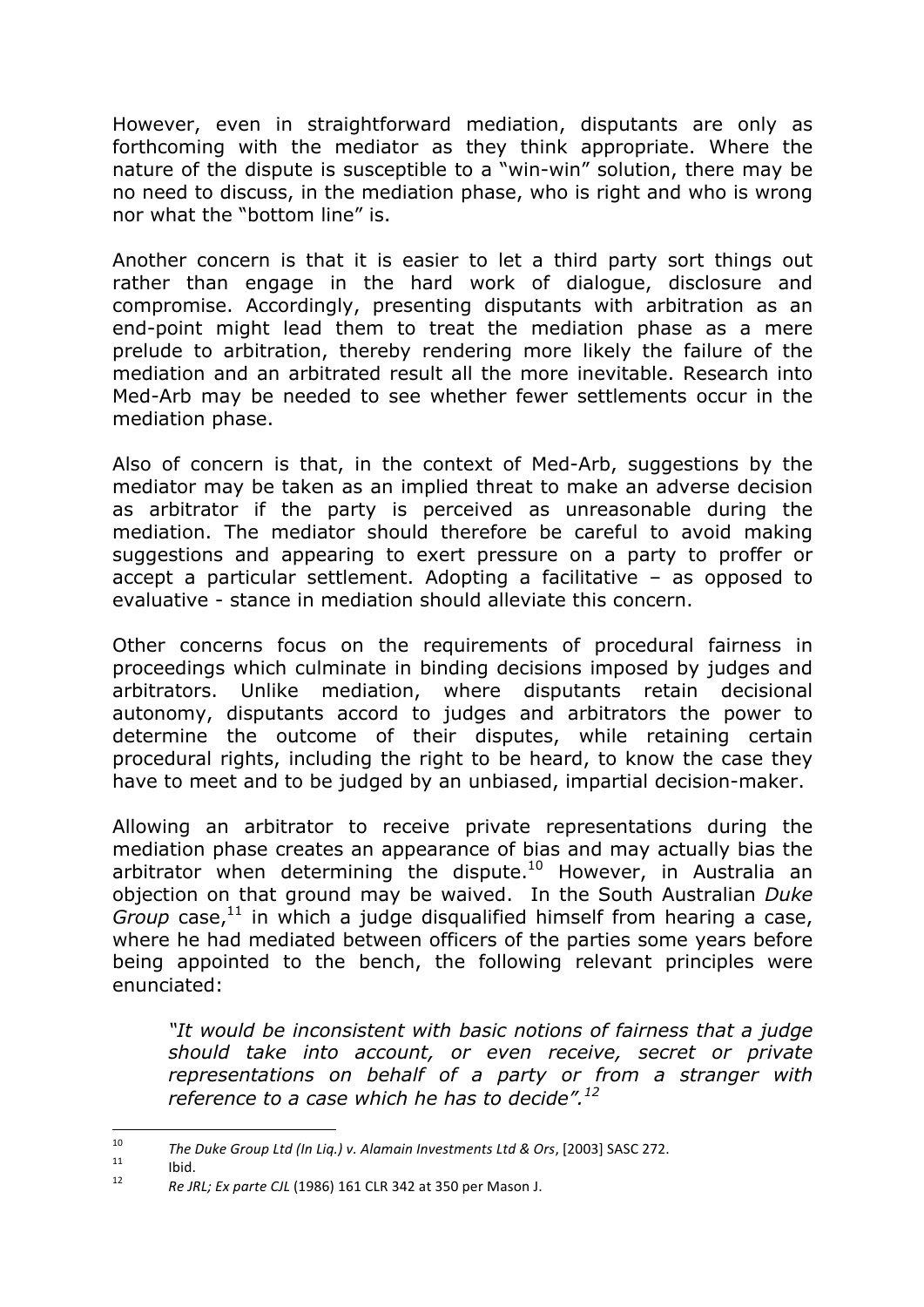*"…save in the most exceptional cases, there should be no communication or association between a judge and one of the parties (or the legal advisers or witnesses of such a party) otherwise than in the presence of or with the previous knowledge or consent of the other party"13* [Emphasis added].

Procedural fairness also requires that arguments be made in the presence of the opposing party and be subject to rebuttal. In Med-Arb, this creates a conflict between the confidentiality of private disclosures in the mediation and the openness of the arbitration.

Many courts and legislatures recognize that parties may validly consent to these encroachments on the right to procedural fairness and thereby waive their procedural rights. Given the importance of ensuring, for the purposes of Article V(2)(b) of the New York Convention, that an international arbitral award made at the end of the Med-Arb process will be valid and enforceable in the country or countries concerned, an important contribution to the learning in this field would be research identifying those New York Convention countries in which waiver of the right to procedural fairness is or is likely to be regarded as contrary to public policy. In Australia, waiver is acceptable.

Australian domestic uniform commercial arbitration legislation has long enabled arbitrators, with the parties' consent, to mediate and, likewise with consent, to hold private sessions, on the basis that no objection may be made if this course is followed.<sup>14</sup> There was little or no use of this provision since it was enacted in New South Wales in 1984 and adopted elsewhere shortly afterwards, most likely because the section did not make it clear whether the parties could opt out after the mediation phase, should the dispute be unresolved. However, in May, 2010 the Attorneys-General of the States and Territories agreed to modernize this legislation by adopting the approach to arbitration of the UNCITRAL Model Law, thus aligning Australia's administration of domestic and international arbitration. Instead of abandoning the provision empowering the arbitrator to mediate (since there is no such provision in the UNCITRAL Model Law) the legislators have taken advantage of the opportunity to improve it so as to make Med-Arb more attractive and so as to address the procedural fairness issues.

The first jurisdiction to introduce amending legislation was New South Wales. Section 27D of the *Commercial Arbitration Act 2010 (NSW)<sup>15</sup>* , a

 $13$ Per McInerney J in *R. v. Magistrates' Court at Lilydale; Ex parte Ciccone*[1973] VR 122 at 127, cited with approval by Gibbs CJ and Mason J in *Re JRL; Ex parte CJL* (1986) 161 CLR 342 at 346

and 350.<br>
See section 27 of the *Commercial Arbitration Act* (NSW) 1984 and its state and territory counterparts.<br>
Act No. 61 of 2010, which came into force on October 1, 2010.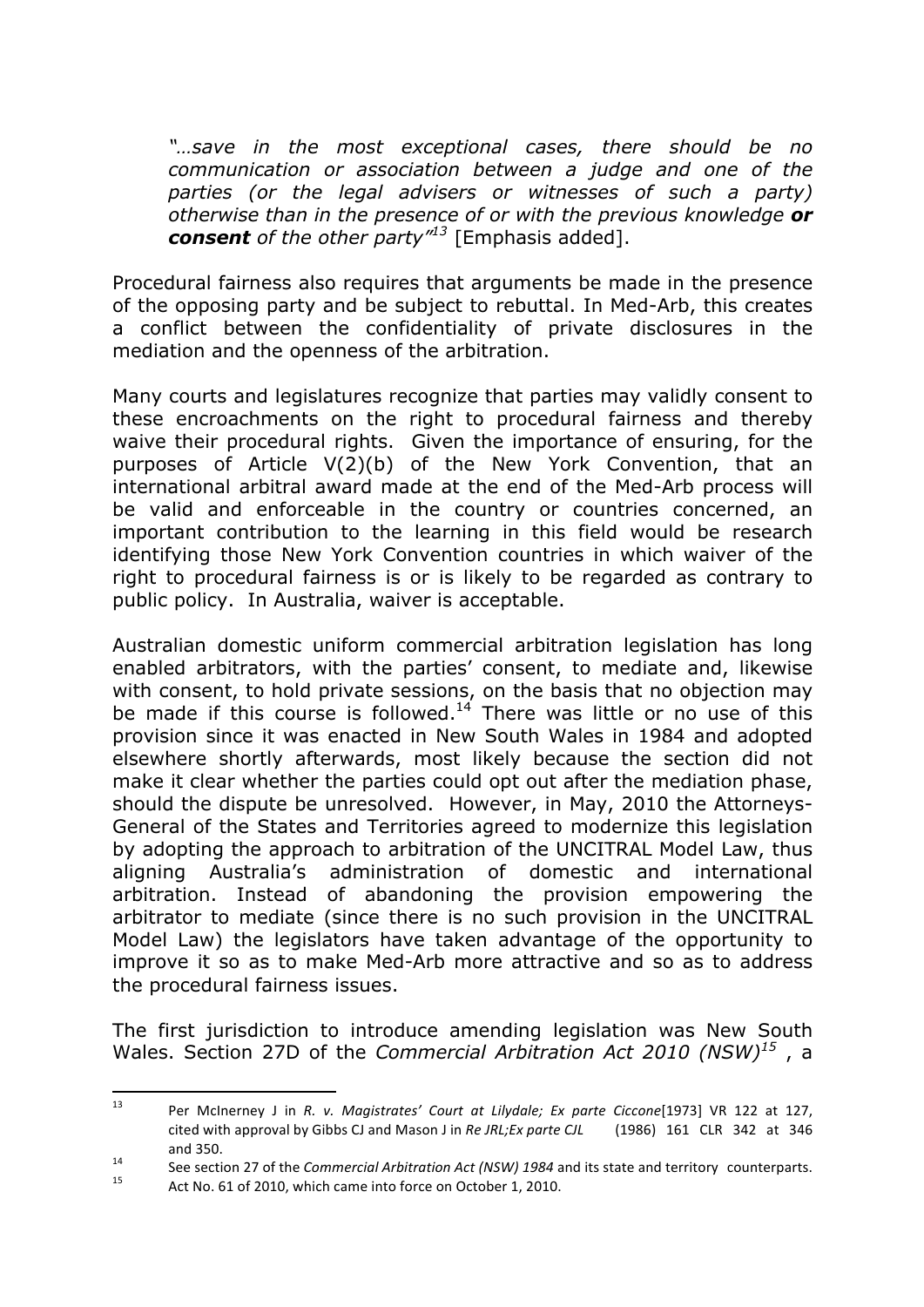copy of which is attached to this paper, modifies the previous Med-Arb provision by requiring not merely that the parties consent at the outset (in the arbitration agreement or otherwise) to the arbitrator mediating, but that the parties expressly consent in writing, after the mediation has terminated, to the arbitrator proceeding to arbitrate. This accords with the approach adopted in Article 12 of the UNCITRAL Model Law on International Commercial Conciliation (2002), as explained in the accompanying Guide.<sup>16</sup>

The 2010 NSW Act further requires the arbitrator, before taking any further steps in the proceedings, to disclose to the parties any confidential information learned during the mediation which the arbitrator considers material to the arbitration.<sup>17</sup> This echoes comparable legislation in Hong Kong<sup>18</sup> and Singapore.<sup>19</sup>

It may be expected that these amendments will encourage greater resort to the Med-Arb process in Australia, because the disputants will have the opportunity to opt out after the mediation phase if they feel uncomfortable about continuing with the same person as arbitrator, in which case the 2010 Act requires another person to be appointed to arbitrate.<sup>20</sup>

Further, knowing that the arbitrator is required to disclose to the other party or parties to the arbitration any confidential information obtained during the mediation that is material to the arbitration, parties can be expected both to be circumspect in their disclosures during the mediation phase and to enquire, before deciding whether to consent to the mediator arbitrating, what disclosures to the other parties are contemplated. Again, the opportunity to opt out, having obtained the answer, will provide assurance that they may confidently embark on the first stage of the process and that, if they do consent to the second stage, they will know what disclosure of their own information the arbitrator will make.

It follows that, in practice

- the issues to be addressed in any arbitration will need to be clarified before the commencement of the mediation phase; and
- the prudent mediator will respond in writing when asked what potential disclosures to the other parties are contemplated.

<sup>16</sup> See: http://www.uncitral.org/pdf/english/texts/arbitration/ml-conc/03-90953\_Ebook.pdf at

paragraphs 78 - 81.<br>
Commercial Arbitration Act 2010 (NSW) s.27D(7).<br>
See sections 2A-2C of the *Arbitration Ordinance* (Cap 341) (Hong Kong).<br>
See section 17 of the *International Arbitration Act (Cap* 134A) (Singapore), Kong Arbitration Ordinance in this regard.<br> *Commercial Arbitration Act 2010* (NSW) s.27D(6).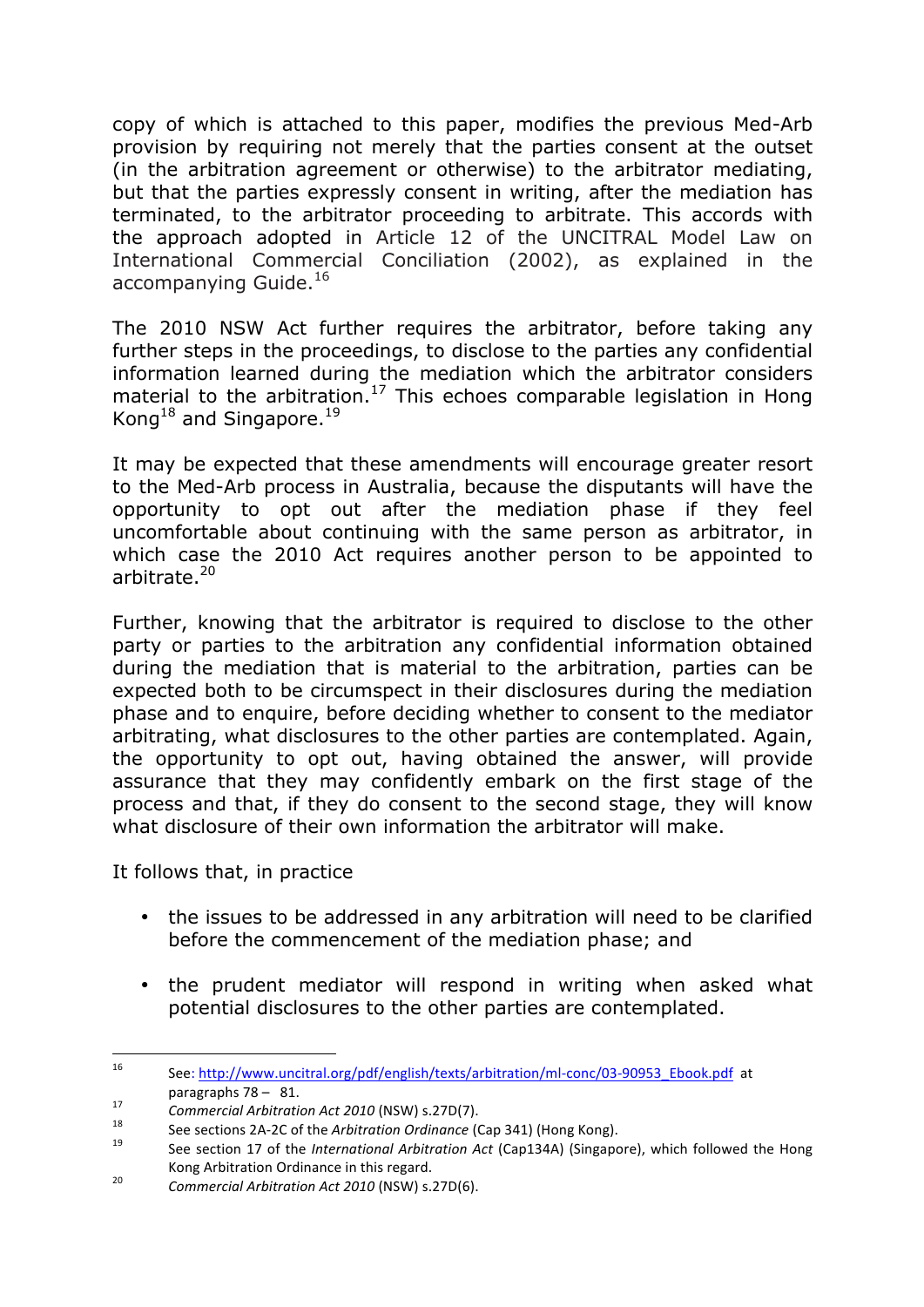Picking the right dispute for this process will be important, as it is with all ADR processes. It is a question of "Fitting the Forum to the Fuss", to quote the architect of the modern ADR movement, Harvard Professor Frank E.A. Sander. $21$ 

The kind of dispute most suitable for Med-Arb is one in which there appear to be "win-win" possibilities that may be explored in mediation without having much debate about who is right and who is wrong. One example in my experience (which settled at mediation) was a trademark infringement proceeding in which the defence was that the proceeding itself amounted to an abuse of market power, in breach of Australia's *Trade Practices Act, 1974.* The mediation was spent discussing ways in which the parties might be able to do business with each other to their mutual benefit, with no discussion about the legal issues, except to agree at the outset that they were very interesting.

It remains to be seen what use is made of Med-Arb in Australia in the coming years and the extent to which mediators learn to arbitrate, arbitrators learn to mediate, lawyers learn to recommend the most suitable ADR process for their clients' disputes, and clients learn to choose lawyers with the requisite skills:

"The challenge for the legal profession… is not simply a matter of adopting less adversarial practices and attitudes, but also being skilled in being able to move elegantly between adversarial and consensual or collaborative approaches."<sup>22</sup>

 $21$ Frank E.A. Sander and Stephen B. Goldberg, Fitting the Forum to the Fuss; A User-Friendly Guide to

*Selecting an ADR Procedure*, Harvard Negotiation Journal, January, 1994.<br><sup>22</sup> NADRAC submission 03/9165 to the Attorney-General commenting on the Federal Civil Justice System Strategy Paper.